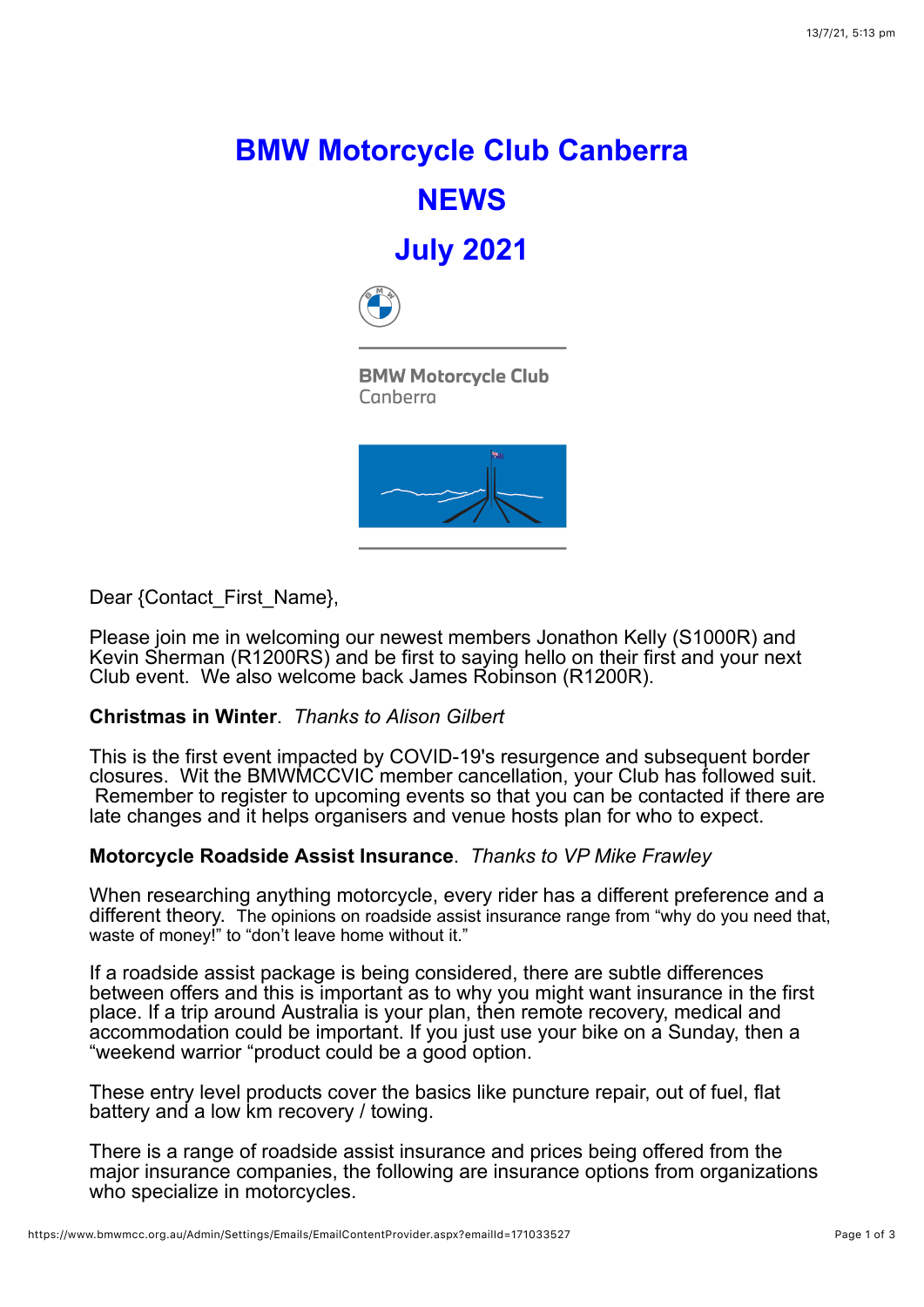BMW. [www.bmwmotorrad.roadsideonline.com.au](http://www.bmwmotorrad.roadsideonline.com.au/) . New BMW motorcycles come with a 3-year roadside assist package. At the end of the warranty period ongoing roadside assist insurance can be purchased through BMW for \$109.00.

This product can also be purchased for any registered BMW motorcycle.

National Motorcycle Alliance. [www.motorcyclealliance.com.au.](http://www.motorcyclealliance.com.au/) NMA offers a roadside assist program for \$50.00 a year and \$30.00 a year for any additional bike.

This is one of the most cost effective but has some limitations on number of call outs, fuel and towing limits.

Motorcycle Assist Australia. [www.mymcaa.com.au.](http://www.mymcaa.com.au/) MAA has 2 levels of roadside insurance, the "Standard assist" cover at \$49.00 a year, or the "Premium assist" for \$99.00 a year.

The MAA website also states, "When you buy a roadside assist policy you will be supporting the Motorcycle Council NSW and the Motorcycle Riders Association ACT."

Riders Support Australia. [https://ridersupportaustralia.com.au.](https://ridersupportaustralia.com.au/) RSA has 3 different packages. The "Essential" package is the entry price at \$69.95 a year, the "Premium" package goes to \$119.95 a year and the range topper is the "Premium plus" for \$179.95 a year.

The advantage of the Premium plus package is that it covers up to 3 motorcycles and 1 vehicle.

There are no recommendations being made here except to do your research based on what you might require and read the "terms and conditions" because every offer has plenty of them.

**Canberra BMW Motorrad** is offering financial Club members a 10% discount off the full price of BMW Motorrad Servicing, Parts, Accessories, Riding Gear and Lifestyle wear.

The discount is not available in conjunction with any other offer.

YOU need to present your Membership Card before invoicing to receive the discount. Log in to the Club website and find your card under your profile and download the digital version or print a paper copy.

This offer is extended to members as a courtesy and not a right. Please respect it.